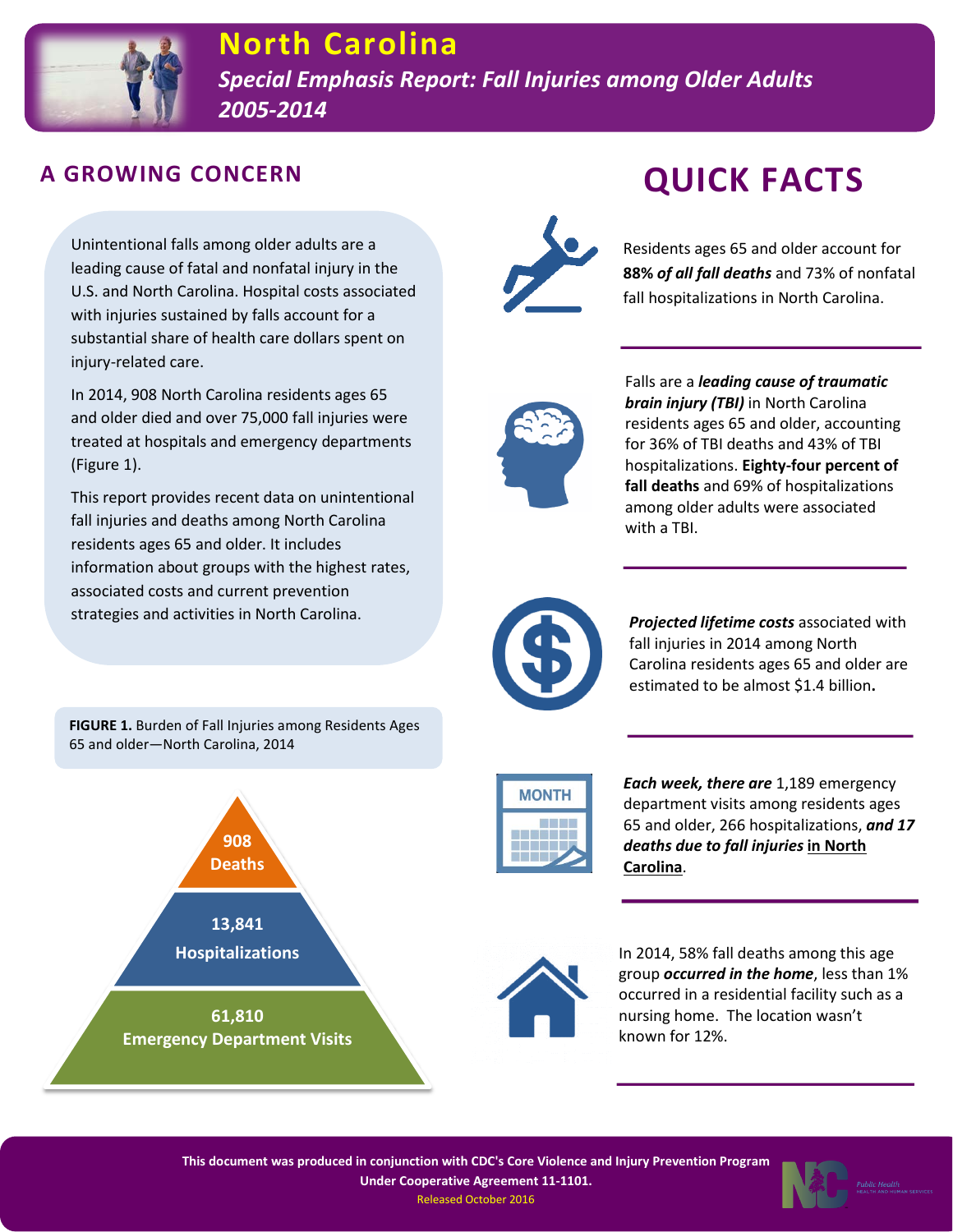

# **FALL DEATHS**

**FIGURE 2.** Age-adjusted Rate of Fall Deaths by Sex, Ages 65 and older—North Carolina, 2005-2014



- From 2005 to 2014, the age-adjusted rate of fall deaths increased from 47.0 per 100,000 in 2005 to 67.3 per 100,000 in 2014.
- Fall death rates increased among both males and females during this time period.
- In 2014, the fall death rate in males was approximately 48% higher than in females.

**FIGURE 3.** Age-specific Rate of Fall Deaths by Age Group, Ages 65 and older—North Carolina, 2005-2014



- Fall death rates increased among all three age groups.
- The highest increase was among persons ages 85 and older.
- Rates for persons ages 85 and older increased, from 168.1 per 100,000 in 2005 to 288.2 per 100,000 in 2014.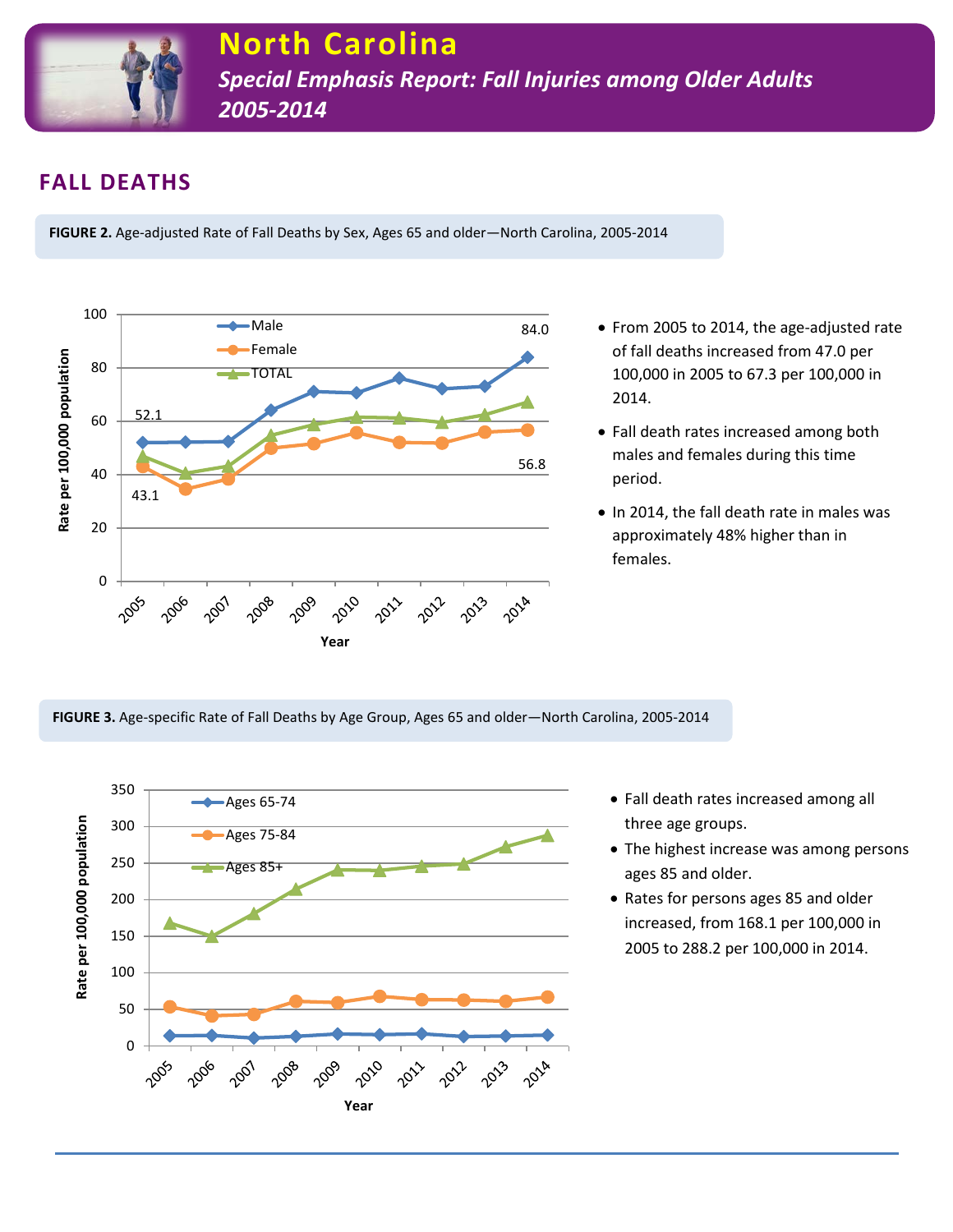

## **NONFATAL FALL HOSPITALIZATIONS**

**FIGURE 4.** Age-adjusted Rate of Nonfatal Fall Hospitalizations by Sex, Ages 65 and older—North Carolina, 2005-2014



- Nonfatal fall hospitalizations remained relatively stable from 2005 to 2010. Rates decreased between 2010 and 2012, but have since begun to increase slightly.
- In 2014, rates among females are approximately 1.6 times that of males.

**FIGURE 5**. Percent of Nonfatal Fall Hospitalizations by Discharge Disposition, Ages 65 and older—North Carolina, 2014



- Sixty-two percent of all fall hospitalizations were discharged to a skilled nursing facility.
- Among falls resulting in a hip fracture, 73.6% were discharged to a skilled nursing facility and 9.6% discharged to a rehabilitation facility.1
- Among those with a hip fracture, only 2.8% had a routine discharge to home and 8.1% were discharged home with home health services.

 $^{1}$ Rehabilitation includes inpatient hospital rehab units as well as other outside facilities.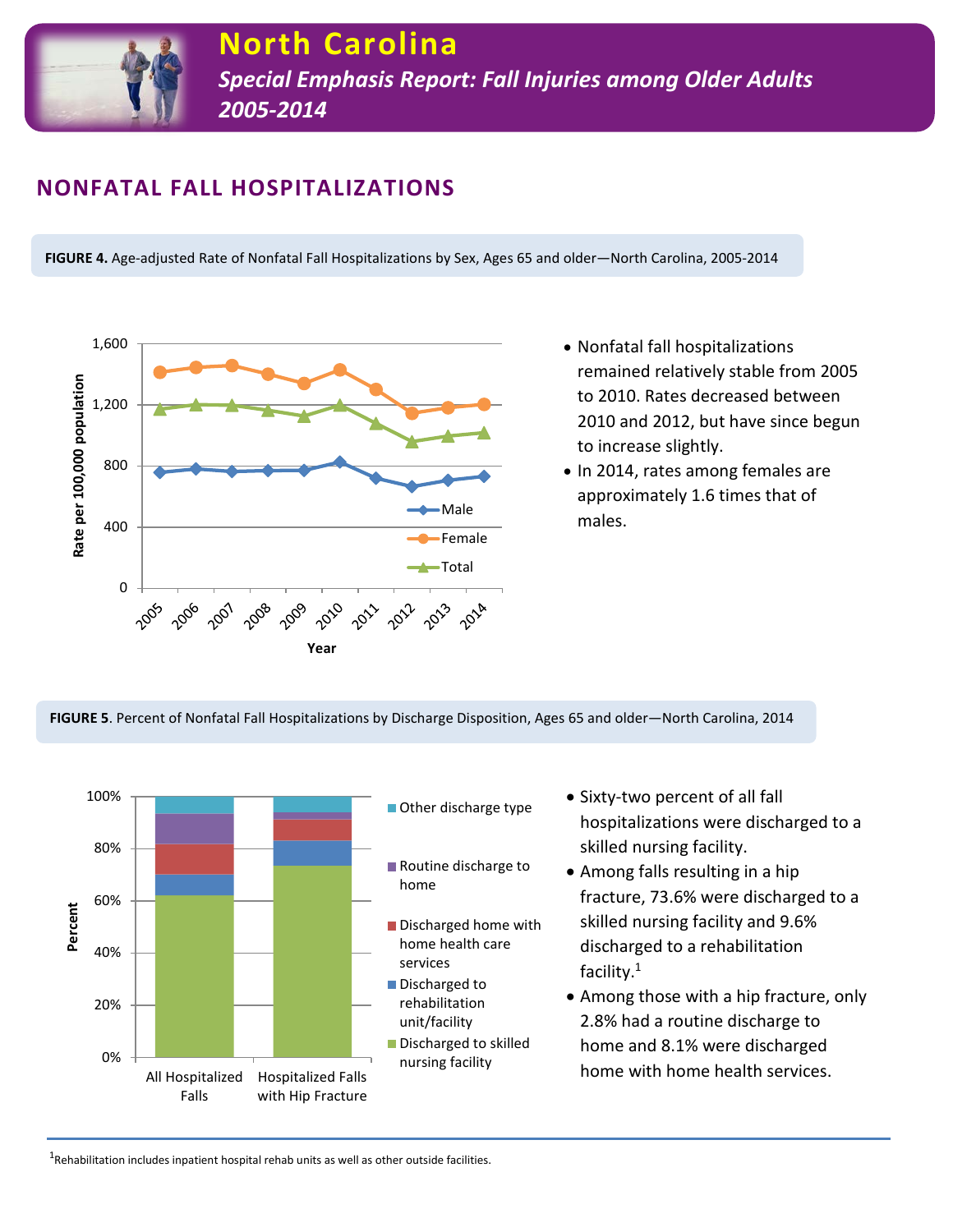

### **DEMOGRAPHIC DATA**

**TABLE 1.** Number and Rate of Fall Deaths and Nonfatal Fall Hospitalizations and Emergency Department (ED) Visits, Ages 65 and older—North Carolina, 2014

|                       | <b>Fall Deaths</b>                |                                               | <b>Nonfatal Fall Hospitalizations and Emergency</b> |                                                                        |                                      |                                                                     |
|-----------------------|-----------------------------------|-----------------------------------------------|-----------------------------------------------------|------------------------------------------------------------------------|--------------------------------------|---------------------------------------------------------------------|
|                       |                                   |                                               | <b>Department (ED) Visits</b>                       |                                                                        |                                      |                                                                     |
|                       | <b>Number of</b><br><b>Deaths</b> | <b>Death Rate</b><br>per 100,000 <sup>2</sup> | <b>Number of</b><br><b>Hospitalizations</b>         | <b>Nonfatal</b><br>Hospitalization<br>Rate per<br>100,000 <sup>2</sup> | <b>Number of</b><br><b>ED Visits</b> | <b>Nonfatal ED</b><br><b>Visit Rate per</b><br>100,000 <sup>2</sup> |
| <b>TOTAL</b>          | 908                               | 67.3                                          | 13,841                                              | 1,019.3                                                                | 61,810                               | 4,471.4                                                             |
| <b>Sex</b>            |                                   |                                               |                                                     |                                                                        |                                      |                                                                     |
| Male                  | 424                               | 84.0                                          | 3,919                                               | 733.5                                                                  | 18,605                               | 3,348.0                                                             |
| Female                | 484                               | 56.8                                          | 9,922                                               | 1,204.8                                                                | 43,200                               | 5,239.8                                                             |
| <b>Age Group</b>      |                                   |                                               |                                                     |                                                                        |                                      |                                                                     |
| Ages 65-74            | 131                               | 15.1                                          | 3,430                                               | 395.3                                                                  | 20,640                               | 2,378.5                                                             |
| Ages 75-84            | 286                               | 67.3                                          | 5,144                                               | 837.9                                                                  | 21,809                               | 5,129.2                                                             |
| Ages 85+              | 491                               | 288.2                                         | 5,267                                               | 1,238.7                                                                | 19,361                               | 11,363.3                                                            |
| <b>Race/Ethnicity</b> |                                   |                                               |                                                     |                                                                        |                                      |                                                                     |
| White, $NH3$          | 836                               | 76.0                                          | 12,291                                              | 1,115.7                                                                |                                      |                                                                     |
| Black, NH             | 47                                | 22.7                                          | 992                                                 | 467.4                                                                  |                                      |                                                                     |
| Hispanic              | 9                                 | 43.0                                          | 134                                                 | 607.7                                                                  |                                      |                                                                     |
| Asian/ $Pl4$ , NH     | 5                                 | 44.1                                          | 38                                                  | 242.3                                                                  |                                      |                                                                     |
| $AI/AN5$ , NH         | 8                                 | 81.3                                          | 197                                                 | 2,041.2                                                                |                                      |                                                                     |

- Males had a higher rate of fall deaths than females (84.0 per 100,000 and 56.8 per 100,000, respectively).
- Females had higher rates for nonfatal hospitalizations and ED visits.
- Persons ages 85 and older had the highest rates of fatal and nonfatal fall injuries. This age group had 19 times the rate of deaths than those aged 65-74.
- American Indian/Alaskan Native residents had the highest rates of fall deaths and Black Non-Hispanic residents had the lowest.
- American Indian/Alaskan Native residents had the highest rates of fall hospitalizations and Non-Hispanic Asian/Pacific Islander residents had the lowest. Race/Ethnicity data was left out for ED visits due to incompleteness.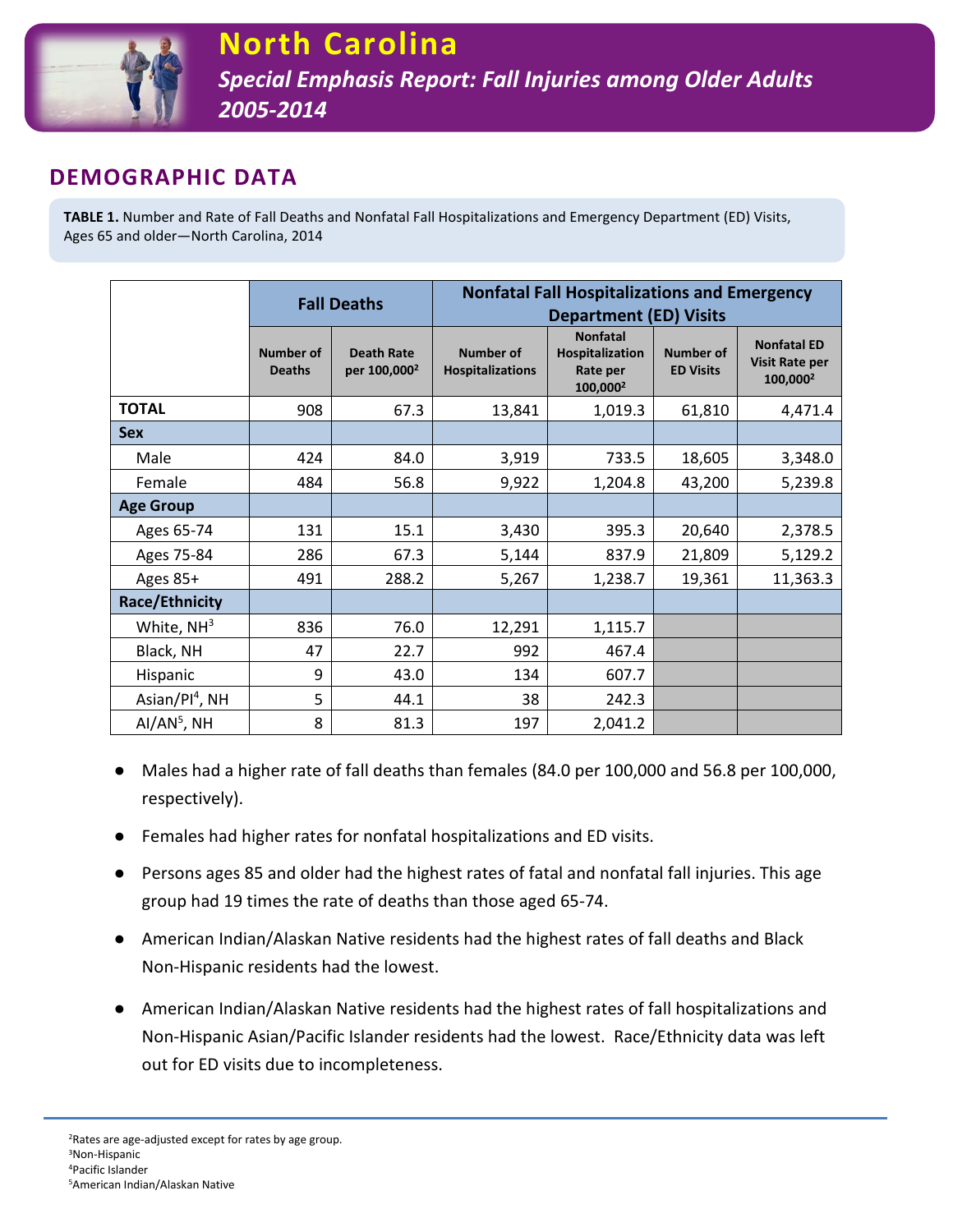

# **PROJECTED LIFETIME COSTS**

Lifetime costs<sup>4</sup> associated with unintentional fall injuries in 2014 among North Carolina residents ages 65 and older are estimated to be almost \$1.4 billion. Most of these costs were associated with injuries requiring hospitalization.

|                  | Number of Injuries | <b>Medical Cost</b> | <b>Work Loss Cost</b> | <b>Combined Cost</b> |
|------------------|--------------------|---------------------|-----------------------|----------------------|
| <b>Deaths</b>    | 908                | \$20,762,000        | \$99,552,000          | \$120,314,000        |
| Hospitalizations | 13,841             | \$568,743,000       | \$417,559,000         | \$986,302,000        |
| <b>ED Visits</b> | 61,810             | \$200,858,000       | \$87,381,000          | \$288,239,000        |
| <b>TOTAL</b>     | 76,559             | \$790,363,000       | \$604,492,000         | \$1,394,855,000      |

# **SURVEY DATA**

- The Behavioral Risk Factor Surveillance Survey (BRFSS) is a statewide phone survey of community dwelling (i.e. non-institutionalized) North Carolina adults. It provides self-reported data on a variety of topics, including falls, fall-related injuries, and medical conditions.
- In 2014, an estimated 642 of North Carolina adults ages 65 and older reported having fallen and 36% reported a fall-related injury in the past 12 months.
- Older North Carolina adults who reported the following conditions were significantly *more likely*<sup>5</sup> to report falls and fall-related injuries in the past 12 months:
	- $\triangleright$  poor mental health/depression  $\triangleright$  coronary artery disease (CAD)
	- $\triangleright$  diabetes  $\triangleright$  obesity
	-
	-
- 
- 
- $\Box$ asthma  $\Box$  no exercise
- $\triangleright$  stroke  $\triangleright$  disability<sup>6</sup>
- Older adults who reported a physical, cognitive and/or emotional disability<sup>6</sup> had particularly high fall rates, with an estimated 41% reporting having fallen and 44% reporting fall-related injuries in the past 12 months.

 $^{5}$ These conditions are statistically significant at the (P<.05 level). However, causality shouldn't be assumed. Selected chronic health conditions: respondents reported "Yes" to **EVER** having been diagnosed with: Diabetes; Asthma; Stroke; Depression; Coronary artery disease (CAD)/Angina **or** with Myocardial infarction. Poor mental health includes persons who reported experiencing 14+ days of poor mental health in the past month. Respondents are asked their height and weight to calculate BMI. Obesity is defined as a BMI greater than or equal to 30.0. Exercise is defined as respondents reporting "No" to **ANY** leisure-time physical activity.

<sup>6</sup>Disability is defined as having one or more of the following conditions for at least one year; (1) impairment or health problem that limited activities or caused cognitive difficulties, (2) used special equipment or required help from others to get around.

**FIGURE 6.** Self-Reported Falls and Fall Injuries in the Past 12 Months, Ages 65 and older—North Carolina, 2014



 $^4$ Costs were calculated using the CDC's WISQARS Cost Module application which provides cost estimates for medical and work loss for injury-related deaths, hospitalizations, and emergency department visits[. http://www.cdc.gov/injury/wisqars/](http://www.cdc.gov/injury/wisqars/).